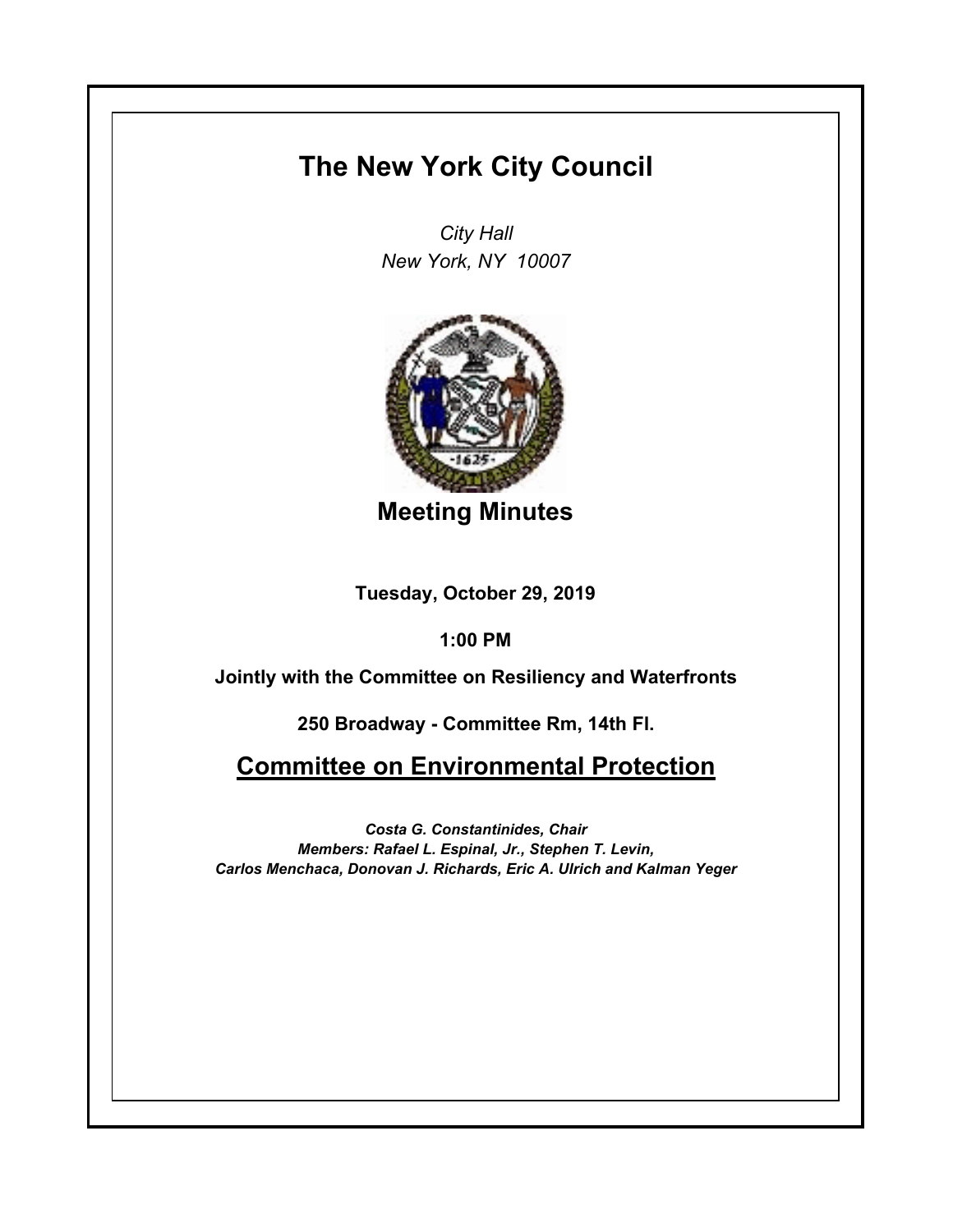| Roll Call     |                                                                                                                                                                                                                                                                                                            |  |
|---------------|------------------------------------------------------------------------------------------------------------------------------------------------------------------------------------------------------------------------------------------------------------------------------------------------------------|--|
|               | <b>Present: Constantinides, Espinal Jr., Levin, Richards, Ulrich and Yeger</b>                                                                                                                                                                                                                             |  |
|               | <b>Conflict: Menchaca</b>                                                                                                                                                                                                                                                                                  |  |
|               | Other Council Members Attending: Brannan, Treyger, Rose and Rivera                                                                                                                                                                                                                                         |  |
| T2019-5107    | <b>Oversight - 7th Anniversary of Superstorm Sandy</b>                                                                                                                                                                                                                                                     |  |
|               | <b>Attachments:</b> Committee Report, Hearing Testimony, Hearing Transcript                                                                                                                                                                                                                                |  |
|               | This Oversight was Hearing Held by Committee                                                                                                                                                                                                                                                               |  |
|               | <b>Attachments:</b> Committee Report, Hearing Testimony, Hearing Transcript                                                                                                                                                                                                                                |  |
|               | This Oversight was Filed, by Committee                                                                                                                                                                                                                                                                     |  |
| Int 0382-2018 | A Local Law to amend the administrative code of the city of New<br>York, in relation to a special flood hazard area notification                                                                                                                                                                           |  |
|               | Attachments: Summary of Int. No. 382, Int. No. 382, January 31, 2018 - Stated Meeting<br>Agenda, Committee Report 10/29/19, Hearing Testimony 10/29/19, Hearing<br>Transcript 10/29/19                                                                                                                     |  |
|               | This Introduction was Hearing Held by Committee                                                                                                                                                                                                                                                            |  |
|               | Attachments: Summary of Int. No. 382, Int. No. 382, January 31, 2018 - Stated Meeting<br>Agenda, Committee Report 10/29/19, Hearing Testimony 10/29/19, Hearing<br>Transcript 10/29/19                                                                                                                     |  |
|               | This Introduction was Laid Over by Committee                                                                                                                                                                                                                                                               |  |
| Int 1480-2019 | A Local Law to amend the New York city charter, in relation to<br>creating a marine debris disposal office                                                                                                                                                                                                 |  |
|               | Attachments: Summary of Int. No. 1480, Int. No. 1480, March 28, 2019 - Stated Meeting<br>Agenda with Links to Files, Hearing Transcript - Stated Meeting 3-28-19,<br>Minutes of the Stated Meeting - March 28, 2019, Committee Report<br>10/29/19, Hearing Testimony 10/29/19, Hearing Transcript 10/29/19 |  |
|               | This Introduction was Hearing Held by Committee                                                                                                                                                                                                                                                            |  |
|               | Attachments: Summary of Int. No. 1480, Int. No. 1480, March 28, 2019 - Stated Meeting<br>Agenda with Links to Files, Hearing Transcript - Stated Meeting 3-28-19,<br>Minutes of the Stated Meeting - March 28, 2019, Committee Report<br>10/29/19, Hearing Testimony 10/29/19, Hearing Transcript 10/29/19 |  |

**This Introduction was Laid Over by Committee**